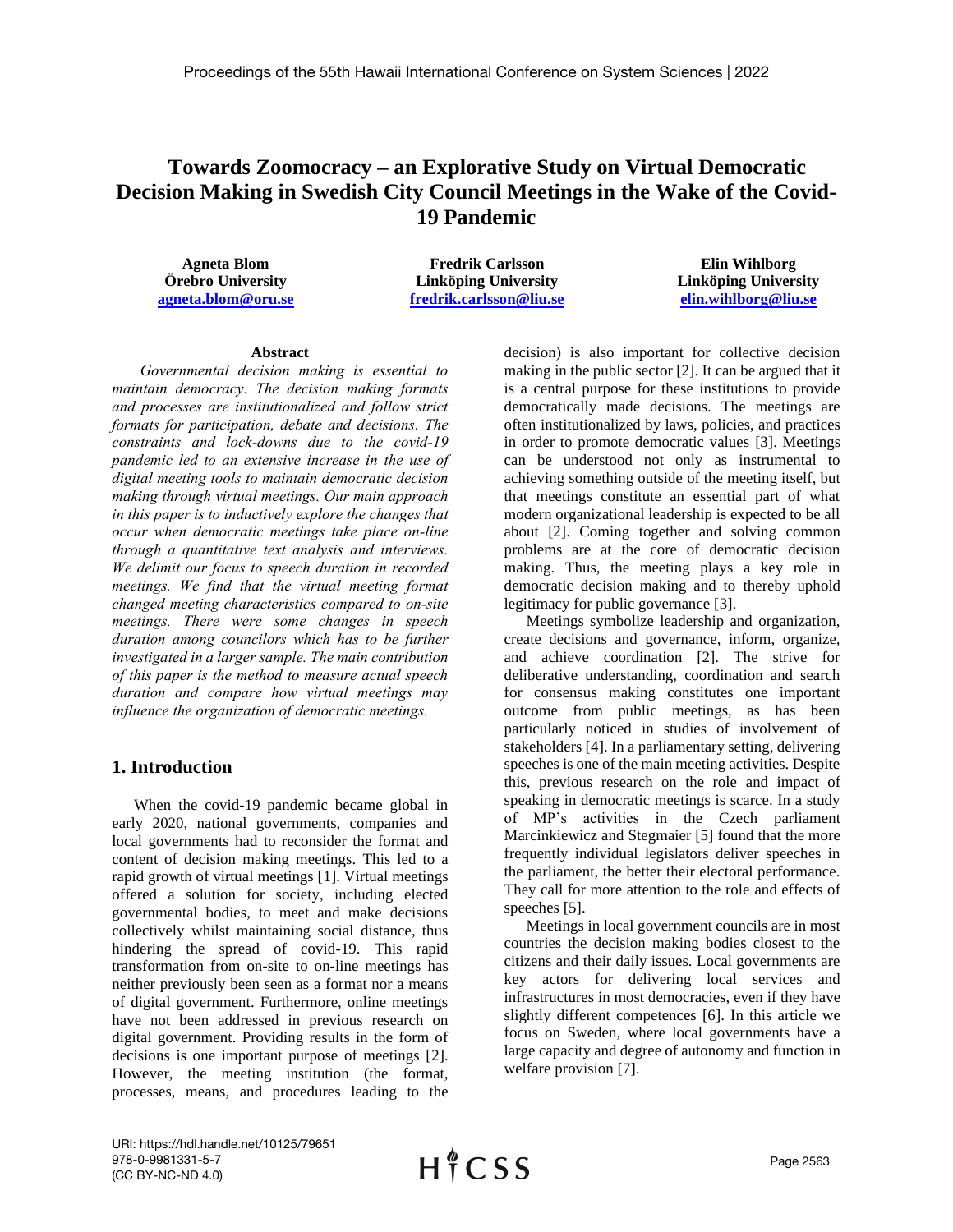In times of constraint due to the covid-19 pandemic most meetings have been transferred to virtual on-line meetings, including local democratic decision making meetings. But what happens with democratic decision making when the meetings are transformed from onsite to on-line and when this occurs rapidly? Since many local government on-site meetings in Sweden have already been streamed and broadcasted, there are openings to evaluate and compare differences in how meetings are arranged and who speaks. In this paper, we explore how virtual local council meetings are organized and who speaks compared to on-site meetings in the same local council from one year ago. We focus specifically on the method used to measure speech duration among different age groups to elaborate on the effects of a potential digital divide.

#### **1.1 Aim of the Paper**

Since the covid-19 pandemic struck the world in 2020, local government council meetings in Sweden switched from on-site meetings to on-line meetings [8]. The local democratic governance is institutionalized through the meeting procedures of local government councils. It is, therefore, relevant to shed light on the impact of virtual council meetings.

This paper aims to present an explorative method and analysis of how local government council meetings in Sweden changed due to the use of new digital tools during the Covid-19 pandemic. This will facilitate the analysis and discussion of the impacts of virtual meetings on distribution of speaker time and organization of the meetings. The purpose is both to explore the new virtual council meeting arena inductively and to discuss implications of the method of measuring speech duration.

# **2. Framing Local Self-Government in Sweden – Background**

Local self-government in Sweden has a long tradition and was legislated in 1862. In the portal clause of the Swedish constitution the municipal selfgovernment is established as fundamental to Swedish democracy<sup>1</sup>. In this section we present the context and setting for the associated digitalization of meetings.

### **2.1 Institutional Framing of Local Governments**

At present, Swedish local governments are organized in 290 municipalities and 21 regions<sup>2</sup>. Together these have an extensive responsibility for providing welfare services. Of the total public expenditure in Sweden, 49 percent concerns the local government sector and 83 percent of all public sector employees are employed in local governments. The 2012 Eurobarometer indicated that 65 percent of the Swedes have high trust in local and regional government [9, 10].

The municipalities handle primary and secondary education for children, care for children and elderly, and social welfare services. The municipalities also provide services such as water and sewerage, parks and recreation, fire protection, culture, and leisure. The regions are responsible for regional development at large in their geographical area. They also provide primary and hospital care, dental care, and in cooperation with the municipalities are responsible for regional public transport [7].

The councilors are elected by the constituents in public elections every fourth year. The election system is proportional and based largely upon a national leftright party system. Local parties are growing [11]. The public trust in local government is expressed through the high turnout in local council elections [12]. Both local and national parliament elections are held at the same time every fourth year and approximately two thirds of the voters make an independent act of choice in the local elections (municipal and regional) in relation to the national election [13].

The number of members in the 310 local government councils varies between 21 and 101 councilors in regards to respective local population size. There are a total of  $7,611$  elected councilors including deputies. The size of each council affects how the meetings are organized. [14].

### **2.2 The Decision Making Context in Local Governments**

The local government council is the highest decision making body in municipalities and regions and they are responsible for decisions regarding budget, local taxes, and the founding of and overall plans for the direction, scope and quality of municipal activities. They are responsible for electing members and deputies to the municipal executive board and

<sup>&</sup>lt;sup>1</sup> Comprehensive information on local governments in Sweden are presented on the following home page from SALAR (Swedish Association of Local Authorities and Regions) Municipalities and regions | https://skr.se/skr/tjanster/englishpages.411.html (Visited May 28, 2021).

<sup>&</sup>lt;sup>2</sup> One municipality counts as both a region and municipality, which means there is a total of 310 local governments, each with its own council.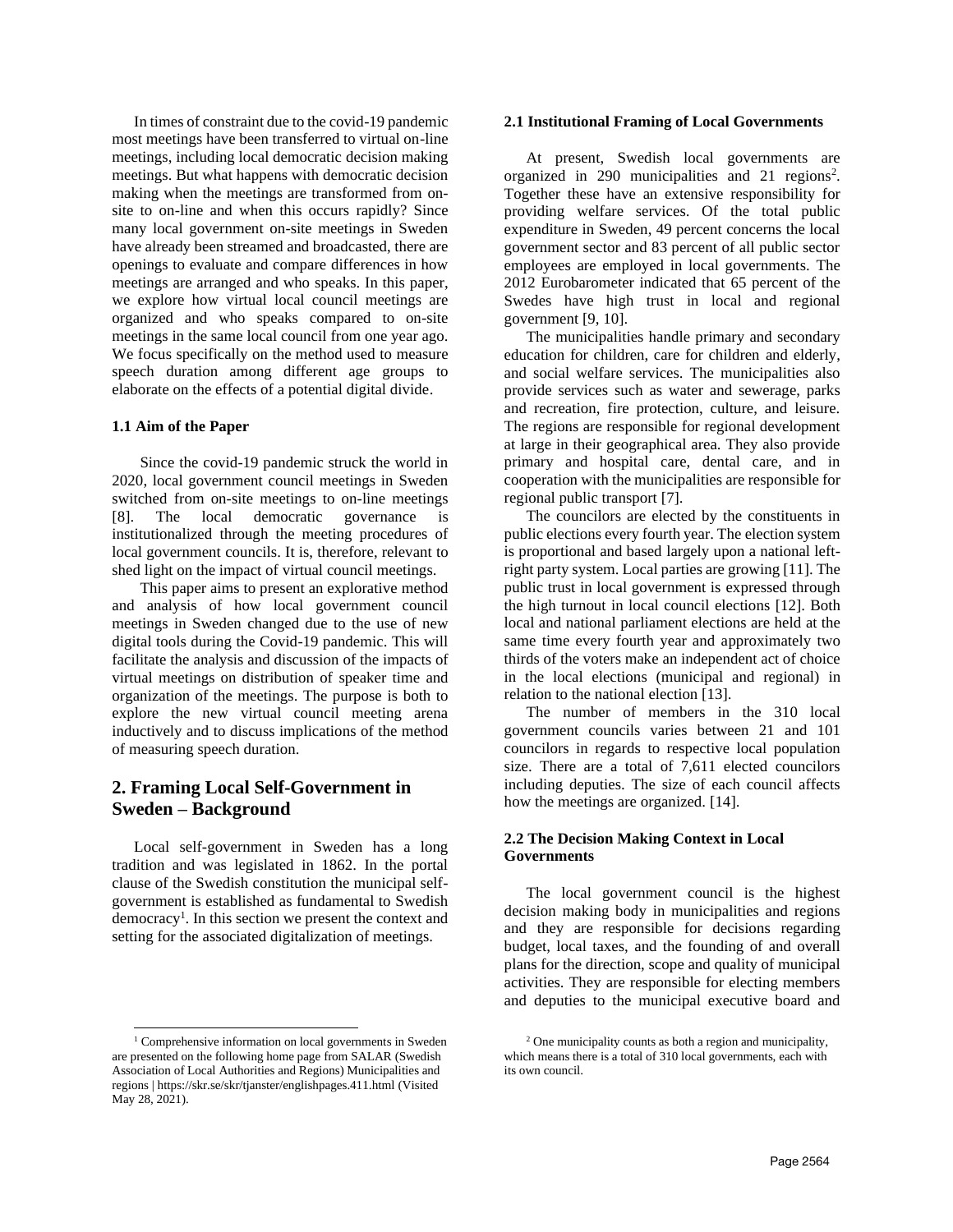committees, and to elect auditors who review the operations. The council also monitor financial outcomes and decides on discharge from liability for the executive board and committees. The local government councils are thus vital to the functioning of the Swedish welfare services and must make decisions in a democratically regulated manner as stipulated by the law to ensure this functioning [7].

The council meetings are essential for both the welfare services and for the democratic system. The local government council meeting is the only municipal decision making meeting open for the public, as stipulated by the Municipal Act. This makes it the only democratic institution where citizens can listen and watch local political debate and speak to local government councilors gathered on-site [15]. In 2014, about 70 percent of the councils had implemented a legal act giving citizens the opportunity to write proposals directly to their council [16, 17].

The local government council is led by the chair of the council and their role is regulated by the Municipal Act. The Act also provides the main structure for the work in the council and how to reach democratic transparency [18]. The chair's primary task is to lead the council meetings, set the agenda for the meetings and to summon the council. Although the chair is elected by and amongst the council, often being part of a political party and having the political competence like any other councilor, the role is also administrative in the sense that it is expected that the chair focus on leading the council meeting, thus not engaging in debate. The chair can delegate tasks and often works closely together with the presiding committee. The 310 local governments have different administrative resources backing up the council meetings, such as secretaries and technicians, depending on size [15].

### **2.3 The Pandemic Digitalization of Local Government Council Meetings**

In 2014, national legislation made it possible for each council to decide on and implement rules on digital participation in the council meetings. The purpose of the legislation was to enhance incentives for participation from marginalized groups in the city council such as people with disabilities and single parents [16, 18, 19]. An evaluation from a national governmental committee in 2016 showed that merely four percent of the municipalities had implemented rules for digital participation [19]. Thus, before the covid-19 pandemic, the vast majority of council meetings were held with all council members on-site and the opportunity to use digital meeting formats were rare. According to a survey by  $SALAR<sup>3</sup>$  in January 2021, 89 percent of the municipalities and 94 percent of the regions had implemented rules allowing for digital participation, thus enabling virtual meetings. Furthermore, 69 percent of the municipalities and 76 percent of the regions had tried meetings with councilors participating digitally at least once [17].

Major changes done to manage the council meetings in the wake of the covid-19 pandemic during 2020 were decided and handled by the municipalities and regions themselves. This included cancelling meetings, limiting meeting agendas or even blocking citizen access to council meetings, lowering the size of local government councils or moving to larger meeting facilities. There was a subsequent impact upon both the meetings and the democratic legitimacy [20, 21].

Cancelling council meetings was not seen as a sustainable solution, by any of the interviewed municipal council leaders. Instead, most municipalities developed strategies to arrange full digital meetings or on-line participation for some of the members. There were discussions on how to manage the council meetings amongst councilors when they found out that the pandemic constraints were to remain for an unknown period of time [20]. A virtual conference was arranged by SALAR in April 2020 to discuss and coordinate local management of the council meetings. One of the keynote speakers, a council chair, said:

> *It is only to state that we started when the pandemic struck by cancelling a council meeting, then we said that this will not work, so we drove hard right away by saying that we have to go digital.*

If digital participation was more of a policy targeted at lowering participation thresholds for certain groups before the covid-19 pandemic (and only implemented by a handful of municipalities), it quickly became a democratic necessity for the local government councils to implement.

### **3.2 Openings for Legitimate Decisions-Making in Digital Meetings and our Research Approach**

The preparatory inquiries for the revised Municipal Act, which allowed for digital participation, described digital participation as a complement to physical

<sup>3</sup> SALAR stands for Swedish Association of Local Authorities and Regions. They represent and advocate local government interests and speak for all municipalities and regions with the

Swedish government, Swedish agencies and the EU. See: <https://skr.se/skr/tjanster/englishpages.411.html>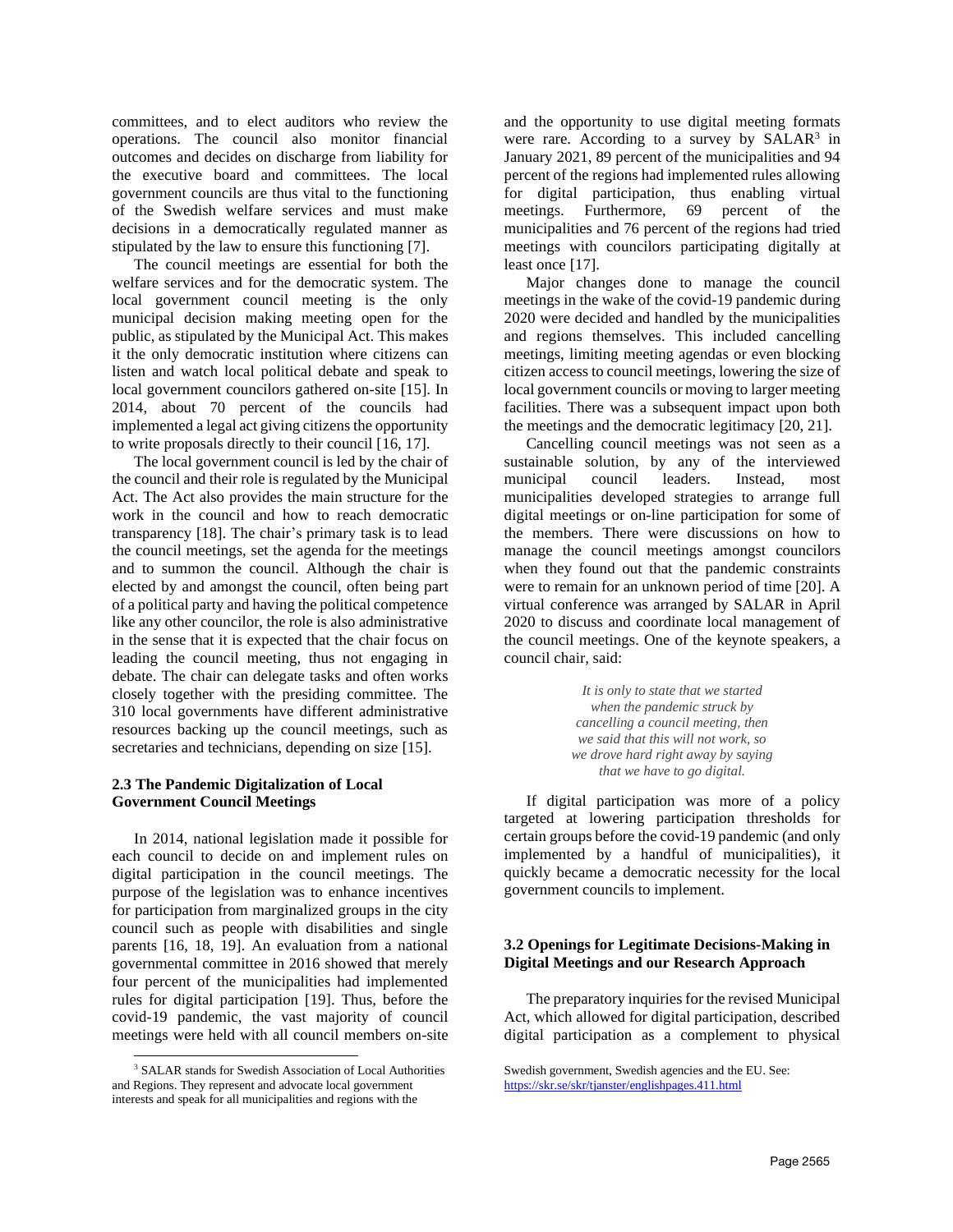meetings [18]. This mode has come to be referred to as "hybrid-meetings" whereby some participate in the on-site meeting and some through digital meeting tools whilst in the same meeting. During the covid-19 pandemic, local government councils in Sweden tried different types of set-ups including hybrid meetings. These were deemed by many chairs as more difficult to lead [17]. The changes due to the covid-19 pandemic have in many respects changed everyday life activities, as well as more formal and governmental organizational practices. Changed behavior due to the Covid-19 pandemic has in previous research been analyzed from a timegeographical perspective and results show both altered use of time and activity patterns [22]. This points to the need to focus on time use and potential consequences.

Previous research has shown that senior people have more difficulties using a computer than those who are younger [23, 24]. Some literature has highlighted a digital divide between young and old rooted in computer skills [23]. Another line of previous literature on political participation, scholars have noted higher passivity among youth citizens, which increasingly seem to avoid more traditional forms of political participation such as voting in general elections, becoming a member of a political party, and participation in activities in associational life [25].

This raised the issue of whether older councilors having trouble using a computer compared to younger ones may result in them also having trouble speaking up in virtual meetings. If so, this may lead to a lower speech duration relative to the younger councilors.

The ambition in this paper is to analyze how the digitalization of local government council meetings influences the meeting management when it comes to speaking time and organization of the meetings. In this initial explorative analysis, we focus on the organization of the type of subject matters discussed.

Secondly, we discuss how age influences the speech time in the council, based on the hypothesis that younger councilors would more easily adapt to the new digital meeting context and therefore speak more.

# **4. Research Design and Methods**

Based on the situation that occurred due to the pandemic-based constraints where most local government council meetings in Sweden took place on-line, we found a unique opportunity to analyze the impacts of on-line meetings. In councils where the meetings had already been broadcasted on-line and recorded before, there were unique openings to collect data to compare on-site and on-line meetings.

### **4.1 Selected Sases – "Pine City" and "Oak City"**

When selecting units of analysis, the selection of two different councils were discussed with regards to geographical location, positioning on the left-right scale, and meeting culture.

This gave us two local government councils with different contexts and cultures, but with similarly sized populations and local government councils. It was deemed important to find councils with different deliberative councils. One of the co-authors has a long experience of working with the local government councils allowing in-depth knowledge and therefore a strategic choice in the selection of councils to fulfil these criteria.

Larger municipalities were examined to find council meetings that were more structured, formalized and with professional support available for interviews. This would also naturally increase the potential variation of different councilors speaking. Additionally, the selected municipalities had implemented the legal act to allow for use of digital participation in council meetings. We gave the selected municipalities the symbolic names "Pine City" and "Oak City", which we use throughout this paper to maintain anonymity.

### **4.2 Analyzing Recorded Videos of Council Meetings**

In the two local government councils we then strategically selected four council meetings - two in each municipality in January 2020 and January 2021. In January 2020, Covid-19 had not yet effected Swedish health polices and the council meetings were held without any virtual present councilors whilst still being filmed and thus opening up for comparison. In January 2021, Pine City had previously conducted one virtual council meeting a month earlier and Oak City had conducted two virtual meetings. The recordings of the council meetings are accessible online for the public in an edited broadcast version. The municipal administration sent us the raw video files of the meetings. The raw versions contained the same view, sound, and camera angles as the publicly available broadcasted version of the council meetings, but with the addition of some minor editing in pauses and graphics. These files were loaded into the text-analysis software NVivo for processing and analysis.

We watched each meeting two times. The first time being an overall assessment of the meeting while taking notes and tagging interesting periods. During the second round, we watched the meetings in detail. We coded who spoke and used NVivo's built-in timer to record speech duration for every time someone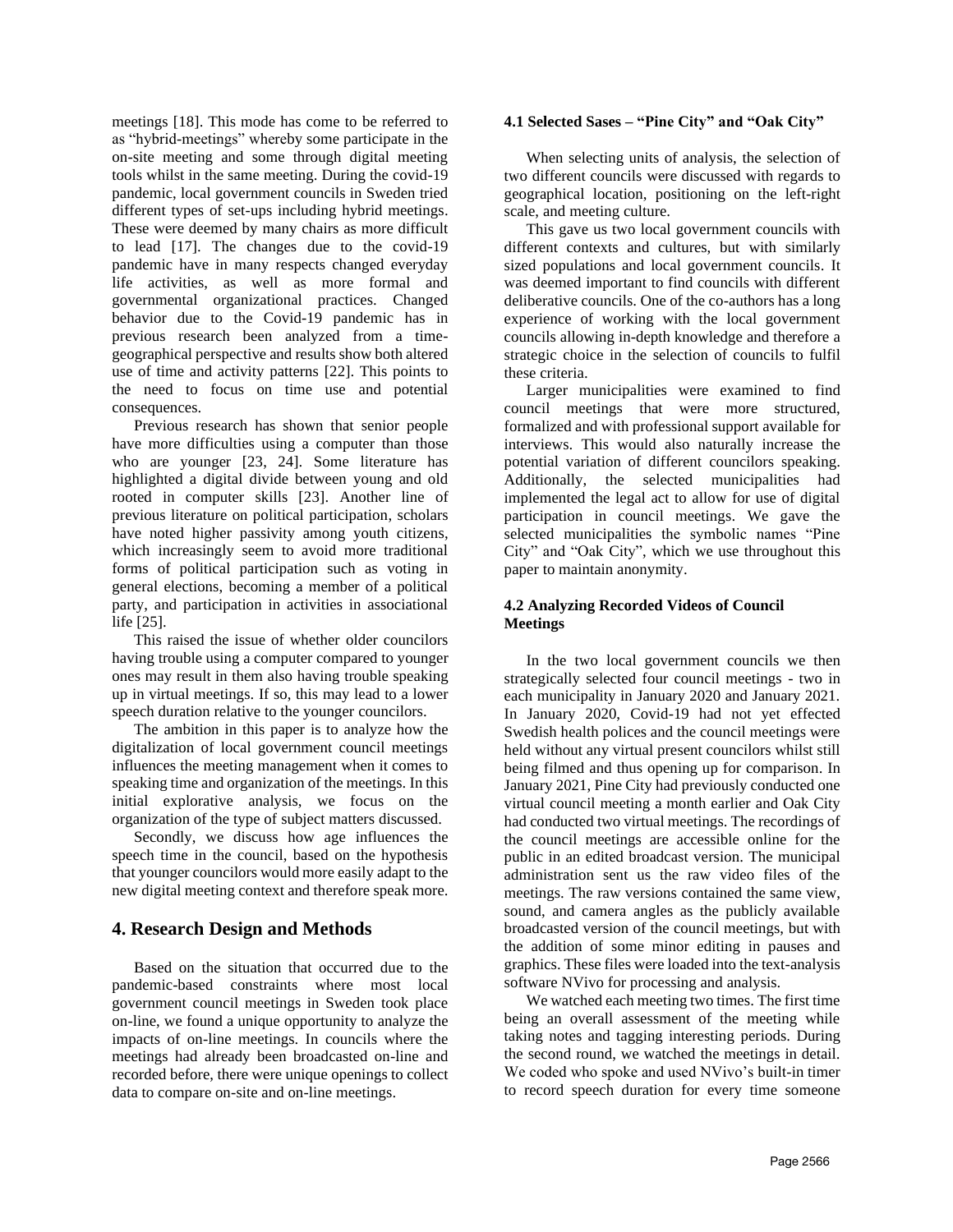started speaking while having the floor in the meeting or if members of the preceding committee, who lead the meeting, said something without having the floor. Since all council meetings in Sweden follow an order where only one person at a time is allowed to speak in the council (not including whispers between councilors), it makes recording speech duration very accurate. To minimize reliability errors in speech duration we estimated a maximum of one second error margin per speech, which is just over one percent of the average speech duration. Speech duration for each occasion was measured from the moment the speaker started to speak to the moment the speaker ended their speech. We did not include the time to walk to-andfrom the podium nor silences before or after the speaker started or ended their speak. Furthermore, we coded body language, rhetorical techniques, appearance, background in the virtual meetings, and the overall characteristics of the speech – for instance, if the speaker seemed calm, engaged and to what extent the speaker read from a note or spoke freely.

In total we used eight categories to categorize the activities in the four meetings. A total of 646 rows were coded for the four meetings according to speech rhetoric, start time, end time, type of subject matter, and topic, among other variables. This resulted in 3,230 manually coded cells before processing the data. Additionally, we included both background variables regarding the meeting and the councilors.

## **4.3 Processing the Recorded Council meetings Data Set for Analysis**

To analyze the data, we first checked for reliability errors and robustness, and then constructed variables as described below. In this paper we use speech duration focused on type of subject matter and age. Age was coded into ten-year brackets e.g., if a councilor was 35 years old at the time of the meeting then they were given the label "30-39". In quantitative measurement terms re-coding into age brackets can be interpreted as going from ratio age measurements to interval age measurements [26]. Using interval age measurements could help link our findings to theory but could also potentially cause unwanted issues. For instance, since there is a year between the meetings 2020 and 2021, some councilors might "jump" up an age group in the 2021 meeting compared to the 2020 meeting and thereby impact the analysis in a more dramatic way than the actual one-year age jump would have had using a ratio measurement. However, the severity of this particular issue decreases as the number of meetings and cases increases [26]. In this study, we checked for these "jumps" and it did affect the Pine City meetings but not the Oak City meetings.

This made us reflect upon our findings and the effects of similar issues on method are further discussed in relation to our conclusions.

### **4.4 Relative Speech Duration**

Since council meetings vary in length, we needed to construct a measure that would allow for comparison between meetings. Thus, the results below are presented as relative speech duration. The relative speech duration measure returns a decimal between 0 and 1 for each councilor which represents the councilors share of the total speech duration during a meeting. The measure was constructed by totaling each councilor's total speech duration during a meeting. This gave us a total time measure for each councilor stretching from zero to often over an hour for the chair. We excluded the chair from our analysis, unless otherwise stated, since the chair themself is not involved in the debate but rather lead it.

We summed up the total speech duration for all councilors and then divided each speech entity with the total speech duration. This gave us a relative measure of speech duration for each entity as a percentage of the total speech duration of the meeting. For example, if the total meeting length was five hours, total meeting speech duration was four hours, and one councilor had a total speech duration of one hour, then that councilor had 25 percent of the total speech duration in the meeting.

### **4.5 Interviews**

The analysis of the recorded meetings occurred parallel to the planning of the interviews, including the construction of the interview guide used in the four interviews. The construction of the interview guide was somewhat of an abductive process in the sense that the data from the recorded meetings were interpreted and re-interpreted in the light of theory and analysis of data from previous interviews by the authors on similar topics [27].

We have described the role of the chairs but not the secretaries of local government councils. The secretary role is not regulated by law and often has slightly different functions depending on the specific council. Nonetheless, councils need secretaries. They are municipal officers and they commonly act as support in writing the meeting protocol and helping the chair administrate the meeting before, during and after. Thus, council secretaries could provide valuable input about the meetings.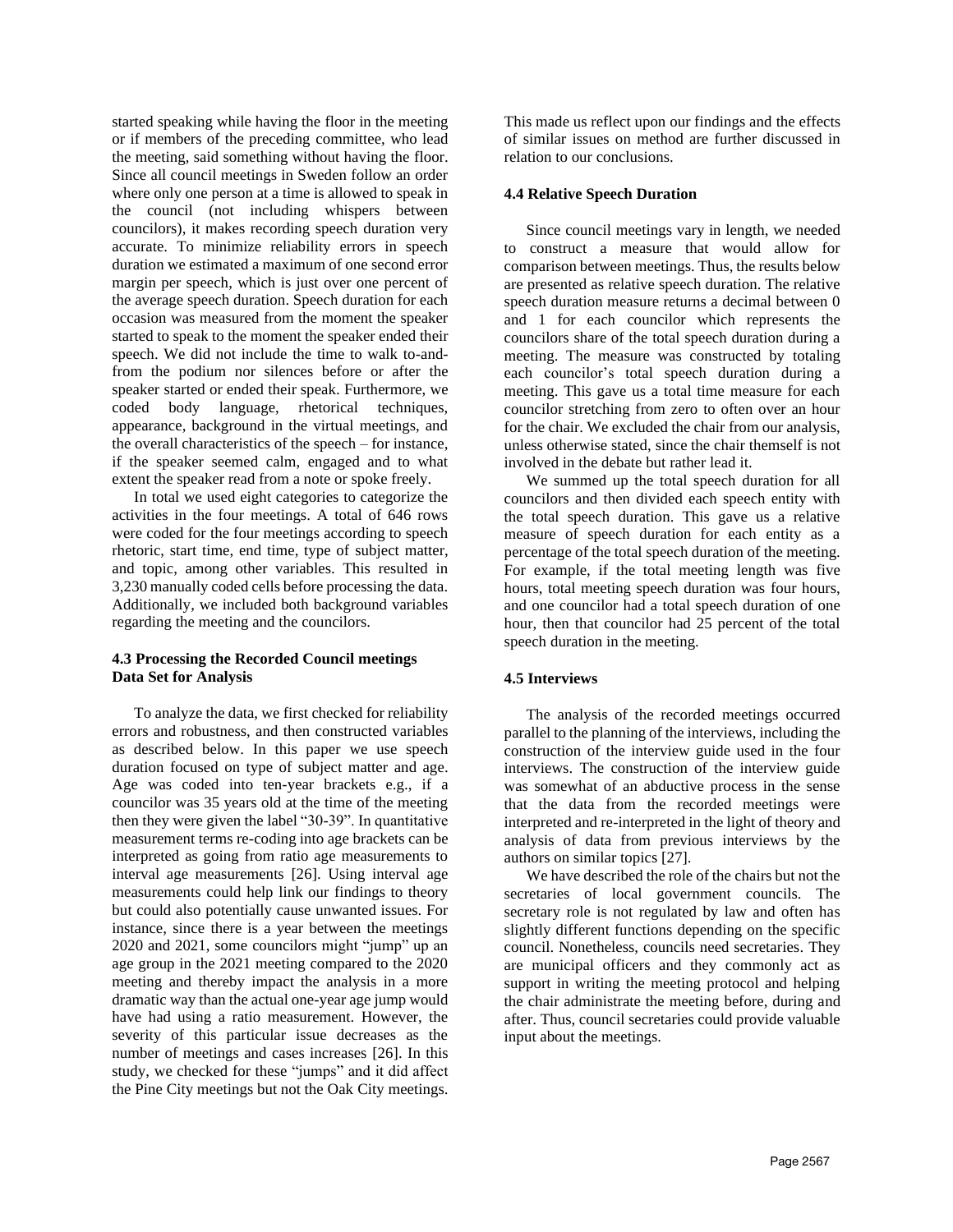Table 1: Interviewed

| Position of       | Oak City                                   | Pine City                                        |
|-------------------|--------------------------------------------|--------------------------------------------------|
| interviews person |                                            |                                                  |
| Chair             | IP1, Man, Age<br>59, The Center<br>Party   | IP2, Woman<br>Age 52, The<br>Social<br>Democrats |
| Secretary         | IP3, Woman<br>Age 27,<br>municipal officer | IP4, Woman<br>Age 47,<br>municipal<br>officer    |

The interviews were semi-structured and related to the preliminary results from the analyses of the meetings. All interviews were held using Zoom. They were recorded and transcribed word-for-word and lasted between 30-60 minutes (IP1 interview lasted 48 minutes, IP2 lasted 56 minutes, IP3 lasted 30 minutes, and IP4 lasted 58 minutes). The interviews give a more qualitative picture of the meetings and will be further analysed in coming papers.

# **5. Welcome to the Council Meetings in Oak City and Pine City – Results**

In this section we begin presenting the key characteristics of the two city councils and then proceed with which issues were discussed during the meetings.

### **5.1 The Councils of Pine City and Oak City**

Pine City and Oak City are both larger cities in relation to the median local government size in Sweden and they have several similarities as being regional centers, university towns and having a relatively young and growing population.

Pine City is led by the Social Democrats, the Center Party and the Left Party in a coalition. Oak City is led by a coalition consisting of the Moderate Party, Centre Party, the Liberals and the Christian Democrats.

Both cities are large enough to have professional full-time administration of the council. It is the administration who manages the streaming and recording of the council meetings. Both cities also had the capacity and competences to decide and arrange the relevant changes to meet the Covid-19 pandemic constraints. Therefore, the cities are comparable in several ways. The key characteristics of the two analyzed city councils are shown in table 2.

Table 2: Key characteristics of the two cities

|                                                       | Oak City                                           | <b>Pine City</b>                                  |
|-------------------------------------------------------|----------------------------------------------------|---------------------------------------------------|
| Number of<br>inhabitants<br>approx.                   | 160 000                                            | 100 000                                           |
| Number of<br>members in the<br>council                | 79                                                 | 81                                                |
| Number of<br>parties in the<br>council                | 8                                                  | 7                                                 |
| Percentage of<br>women in the<br>council              | 43                                                 | 47                                                |
| Age group                                             | Age<br>mean/median/<br>distribution                | Age<br>mean/median/<br>age distribution           |
| $20 - 70 +$                                           | 48,9/47,2                                          | 53,5/53,6                                         |
| $20 - 29$<br>30-39<br>40-49<br>50 59<br>60-69<br>70 + | 10,1%<br>21,5%<br>25,3%<br>19,0%<br>12,7%<br>11,4% | 6,2%<br>14,8%<br>17,3%<br>23,5%<br>27,2%<br>11,1% |

In both cities we have analyzed two recorded meetings from 2020 and 2021. The meetings in 2020 took place on-site in the city halls and were streamed in a local web channel and saved. The meetings in 2021 took place virtually via Zoom and were also streamed in a local web channel and saved. The analyses are based upon the meetings in January, in between the period when budgets and strategies are debated in both Oak City and Pine City, and most subject matters are rather focuses on issues raised by the council members.

### **5.2 Meeting organization in Oak City**



Figure 1 Relative speech duration per type of subject matter on-site and virtual, Oak City

Figure 1 above presents the relative speech duration by different types of subject matters in Oak City.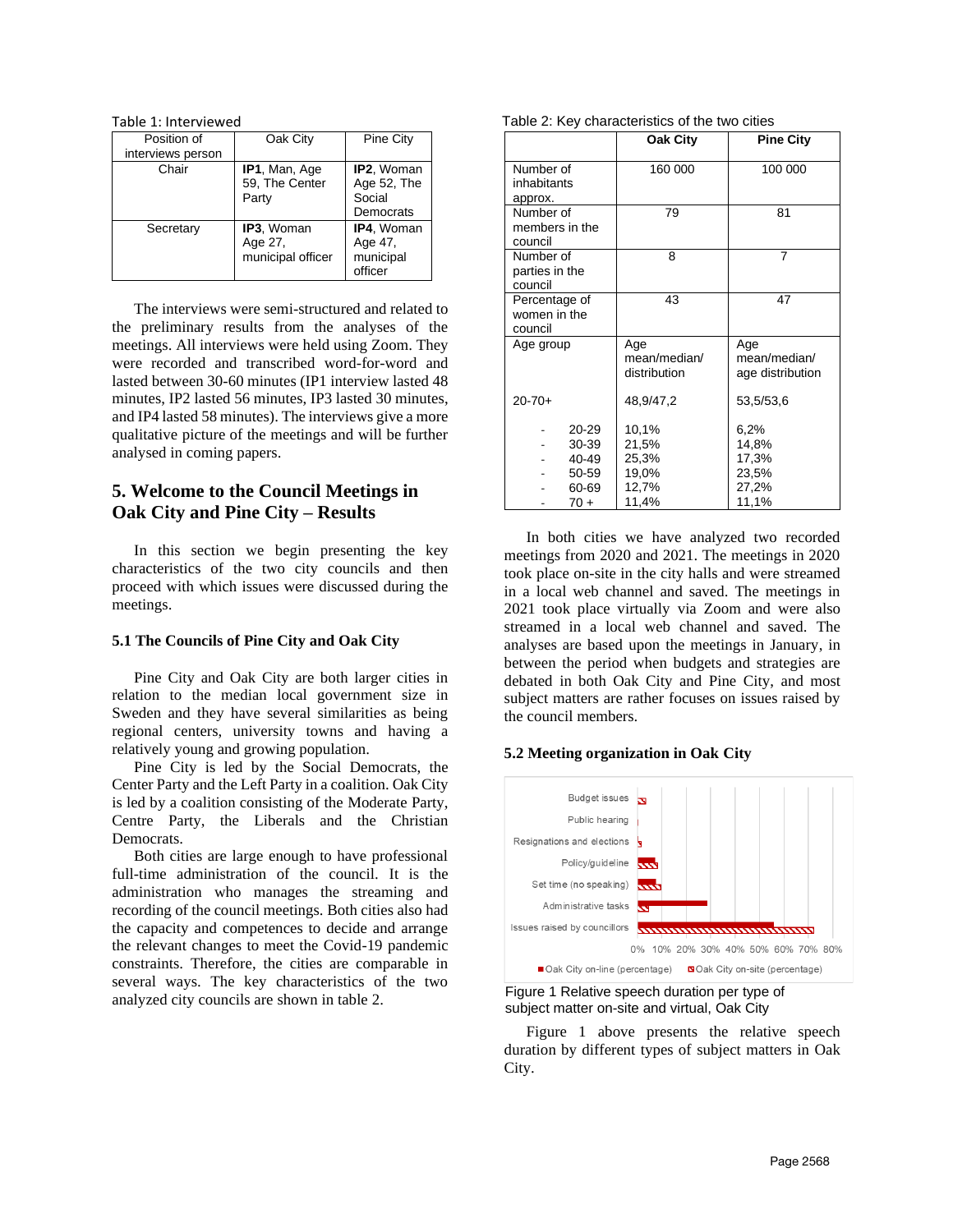Notable is the difference in relative time spent on administrative tasks, including meeting pauses, presence, and information. This observation was further strengthended in the interviews.

#### **5.3 Meeting Organization in Pine City**

Figure 2 below presents the relative speech duration by different types of subject matters in Pine City. Notable is the increase in time spent on meeting administrative tasks in the virtual meeting and the decrease in relative time spent on issues raised by councilors in the virtual meeting.



Figure 2 Relative speech duration per type of subject matter on-site and on-line, Pine City

The decrease on time spent on issues raised by councilors may be affected by an agreement that came about between political parties within Pine City and within Oak City to decrease the number of subject matters that cause debate during the pandemic in order to keep meetings short. According to the interviews, these types of subject matters kept filling the pipeline, but did not get put on the council agenda at the same pace in the initial virtual council meetings compared to the later ones in spring 2021. However, after a few virtual meetings the agreements between the political parties in both cities were fully cancelled and the council started to pick up the pace of debating issues raised by councilors to the same extent as before the pandemic, according to the interviews.

### **5.4 Comparison of Meeting Organization and Time Use**

This first round of analysis shows that the meeting organization in both cities changed. More time was spent on meeting administration and issues raised by councilors (mostly who is and is not present, general information and pauses).

Notably, but not visualized in the above quantitative analysis, is the change in time spent by the chair to keep the meeting in order when the meeting took place virtually. In this category we included activities such as handling speaking turns and summing up proposals. The chairs may learn how to manage such meeting organization when they become more familiar to the virtual setting of the meeting. But in the meetings observed, it is a notable change of the time use.

These first inductive indications are based on our selection of councils and can be biased in several ways. There are limitations such as local government size, council size, size of the professional organization of the council meetings, the format of recording, among other biases. In spite of this, the data we use here illustrates some key points to discuss and further elaborate on.

# **6. Speaking Duration in the Council Meetings**

We found the total meeting duration to be longer in the virtual council meetings compared to the on-site meetings. We also found the total speech duration was longer in the virtual meetings compared to the on-site meetings - 73.9 percent longer in Pine City and 74.1 percent longer in Oak City when compared to the onsite meetings. The chair's share of the total speech duration went from 16.2 percent to 41.8 percent in Pine City and from 10.8 to 17.5 percent in Oak City. Henceforth, we exclude the chairs in the count of total speech duration. The number of speeches in the virtual meeting were higher in both Pine City and Oak City but the average speech duration went down in the virtual meeting by 8 seconds or 11.2 percent in Pine City and by 17 seconds or 19.2 percent in Oak City. In the interviews we asked if the rules on speeches had changed between the on-site and virtual meetings and it was confirmed that no changes had been made in Pine City. However, Oak City had shortened the maximum allowed speech duration from five to three minutes.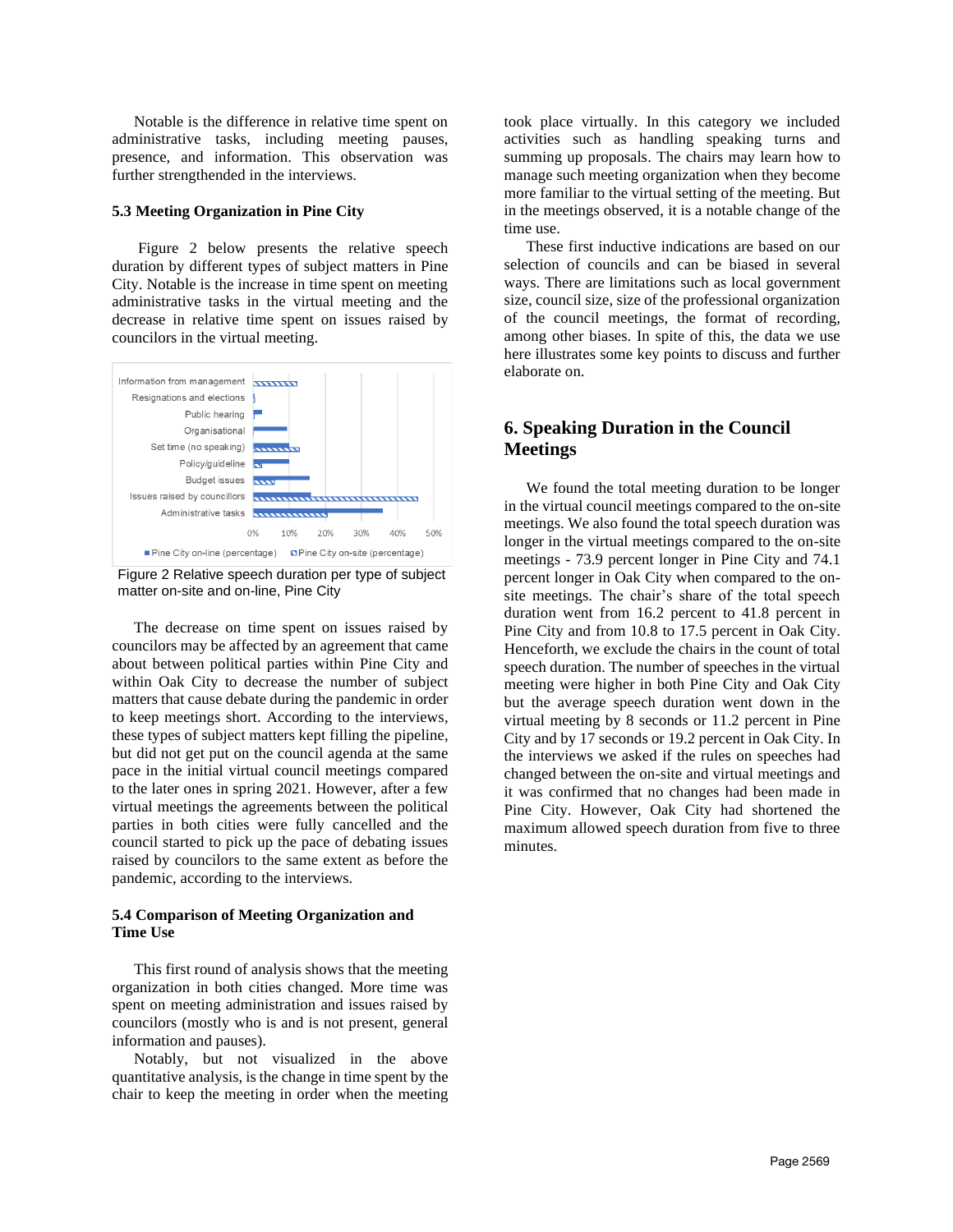#### **6.1 Speech Duration in Pine City Council**



Figure 3 Relative speech duration per age group onsite and on-line in Pine City

Figure 3 above shows the relative speech duration in Pine City for the onsite meeting and the virtual meeting, divided into age groups. Compared to the onsite meeting, relative speech duration was higher in age groups 40 and above in the virtual meeting. The differences in relative speech duration between the onsite meeting and virtual meeting is largest in the age group 30-39. The difference is to some extent effected by one councillor, a "jumper", who stood for 18.3 percent of the total speech duration in the on-site meeting and 18.1 percent of the total speech duration in the virtual meeting. In the interviews, both the chair and secretary in Pine City were asked if they could see any differences in speech duration from different groups in the council when comparing on-site meetings with virtual meetings. Both answered that they perceived it being no different between on-site and virtual council meetings in regard to who spoke and how much [IP1, IP2]. In relation to this question the secretary in Pine City [IP2] mentioned that many of the councillors had previous experience of virtual board meetings.

> *We have had board meetings that ran digitally. And so, we say more than two-thirds sit on a board. Then they are run into a digital meeting technology and a bit like that. [IP2]*

### **6.2 Speech Duration in Oak City Council**

Figure 4 shows the relative speech duration in Oak City for the onsite meeting and the virtual meeting according to age group. Compared to the on-site meeting, relative speech duration was higher in age groups 20-39 and 70-79 in the virtual meeting. The differences in relative speech duration between the onsite meeting and virtual meeting is largest in the age group 20-29. In the interviews, both the chair and secretary in Oak City were asked if they could see any differences in speech duration from different groups comparing on-site and virtual council meetings. They both answered that they could not and that they believed it is still the "usual suspects" who speak the most.



Figure 4 Relative speech duration per age group, onsite and virtual

# **7. Concluding Remarks and Openings for Further Research**

The findings presented in this paper are interesting and shed new light on digital democracy during covid-19 – the forming a Zoomocracy. Despite the limited number of local councils and meetings included in this study, we are still able to draw some interesting conclusions.

#### **7.1 Main Conclusions**

In this paper we used an explorative approach to try to make sense of and describe the organization of virtual council meetings in Sweden during the covid-19 pandemic. We argue that the meeting format matters for who takes the floor at a council meeting. The main conclusion from this analysis is that virtual council meetings may lead to changes in speech duration, meeting length and balances among different age groups compared to on-site meetings. However, our study is limited in the sense that we have only four meetings in two local government councils out of 310 local governments in Sweden. This makes it hard to generalize the results both within the contextual setting of each council and beyond to the local government and Swedish context.

Our aim with this study was partly to contribute to knowledge on virtual council meetings in Sweden and partly to develop a method for continued research on this topic. We want to emphasize the latter and that we are continuing our research, adding more local government meetings to refine our method. The main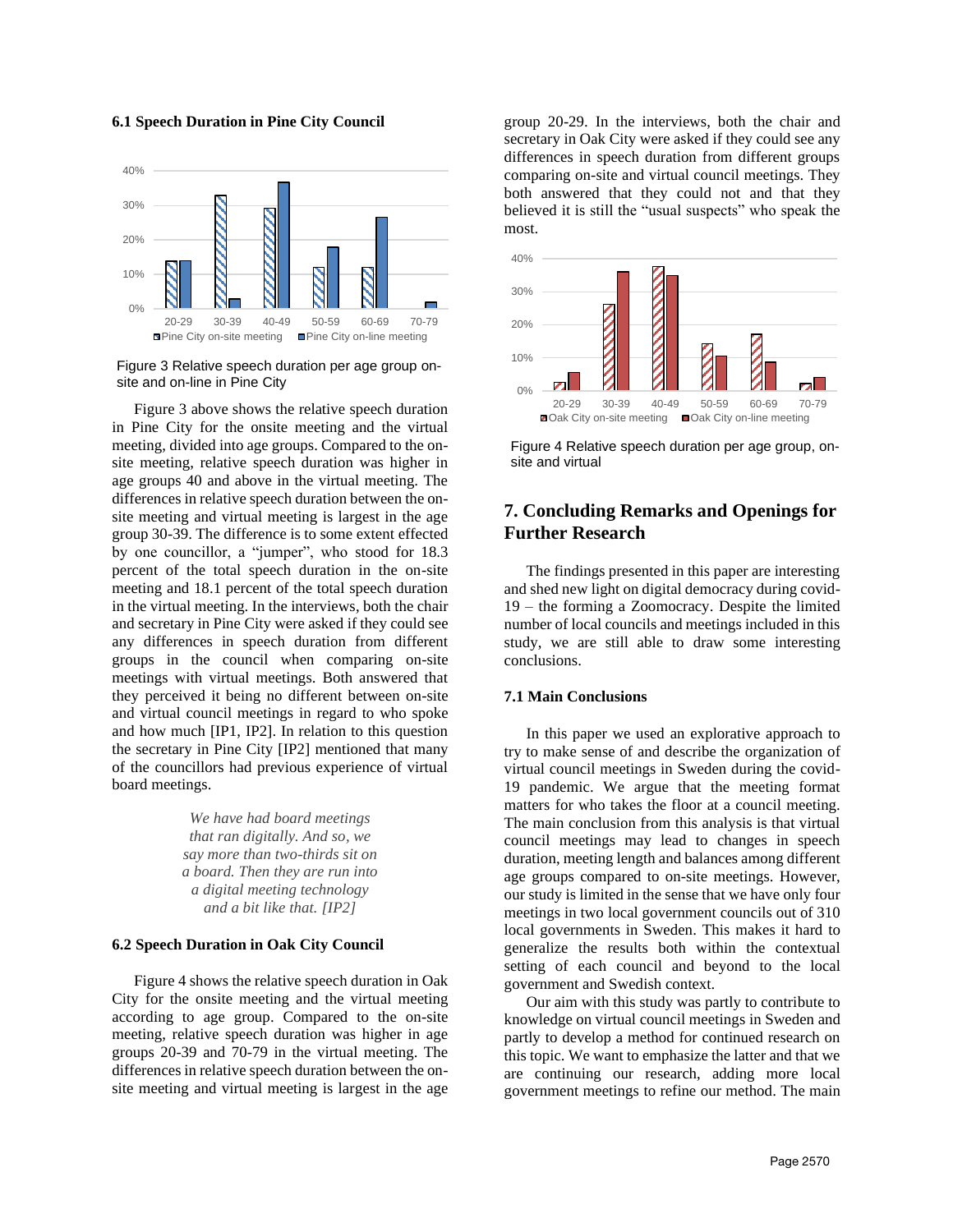tentative hypotheses we had that younger councilors would use more speech time could not be confirmed here. An initially planned gender analysis was excluded since speech duration could instead be explained by which issues where on the agenda and specific commitment in certain issues presented too much bias. In coming studies with larger numbers of meetings this will be addressed and tested again.

Besides speech duration, we coded speeches with regard to the speaker's rhetoric, appearance, the speaker's environment (office, bedroom, kitchen etc.), and body language. There is a wealth of data there, of which we have only begun to scratch the surface of in analyzing the meetings using these variables. However, in the interviews with the chairs and secretaries, we did discuss some of our preliminary observations. For instance, there was a broad consensus amongst researchers and the inter-viewed about body language in virtual council meetings being more subtle compared to on-site meetings, where councilors speak from a podium facing the council. Observations on councilors not being able to adapt to the technical standards of virtual meetings, such as being inside the camera angles when speaking, was also discussed and supported by the interviewed. The overall impression from watching the recorded virtual meetings was that many councilors have indeed adapted well to the virtual environment whilst others have not. We need to further develop our understanding of how digital competences and digital leadership in the councils affects the democratic meeting procedure. Doing so would contribute to developing digital leadership, digital competences, and regulations of virtual meetings towards supporting a more democratic "Zoomocracy".

#### **7.2 Reflections on the Research Design**

The methodological approach in this study can be described as a creative and explorative case study using both qualitative and quantitative text analysis. There is further reason to highlight and discuss meeting duration as a measure. The data was collected using both semi-structured interviews and by analyzing recorded videos of council meetings in two different local governments before and during the covid-19 pandemic. Analysis of video recordings in contrast to written protocols gives us the opportunity to analyze speech duration and rhetorical aspects of meeting activity across meetings.

Both inductive and deductive reasoning took place in planning and executing the study. In the planning phase, the researchers reasoned with each other against the backdrop of our previous studies, theories, and experiences on virtual meetings. The reasoning amongst the authors of this paper continued through the collection of data. Parts of the preliminary findings were also discussed with the interviewees and subject matter experts within SALAR, which influenced our processing and analysis of data.

### **7.3 Reflections on the Research Design and Potential Development of the Study**

We can see developments of this type of research occurring along several lines besides a larger sample of meetings. There is a need to further develop research and understanding of speech duration, speech frequency and other rhetorical aspects of meetings.

The organization of the meetings and the use of technology can be further addressed. This would help to improve the meetings and the interactive formats. We can also see a need to develop complementary programs for encouraging discussions and more transparent decision making.

We remain interested in examining the impact of age and gender and any possible gender-generation effects [28]. Age and gender were proposed both in the interviews and our former studies [20] and could be considered textbook level statements on democratic inclusion and participation.

The long-term effects of the meetings will be interesting to follow and to see any potential learning resulting among councilors as well as management of the meetings.

# **8. References**

- [1] S. Matteo, M. Santo, H. John, F.M. Enrique, B. Martina, "Teleworkability and the COVID-19 crisis: a new digital divide?", In: Joint Research Centre (Seville site), 2020. Accessed 2021-06-14. [https://www.econstor.eu/handle/10419/231337#](https://www.econstor.eu/handle/10419/231337)
- [2] P. Hall, "Offentligt ledarskap och möten" s. 149-175 in T. Bergström and N. Eklund (eds), Ett annorlunda ledarskap: chef i politiskt styrd verksamhet, Lund, Studentlitteratur, 2019.
- [3] A.Tschentscher, A. Bächtiger, J. Steiner, M. Steenbergen, "Deliberation in parliaments research objectives and preliminary results of the Bern center for interdisciplinary deliberation studies (bids). Legisprudence: International Journal for the Study of Legislation, 4(1), pp. 13-34, 2010.
- [4] J. Fishkin, Toward a deliberative democracy: experimenting with an ideal. Citizen competence and democratic institutions, pp. 279-90, 1999.
- [5] Marcinkiewicz, K and Stegmaier, M, Speaking up to stay in parliament: the electoral importance of speeches and other parliamentary activities. The Journal of Legislative Studies, 25(4), 576-596, 2019.